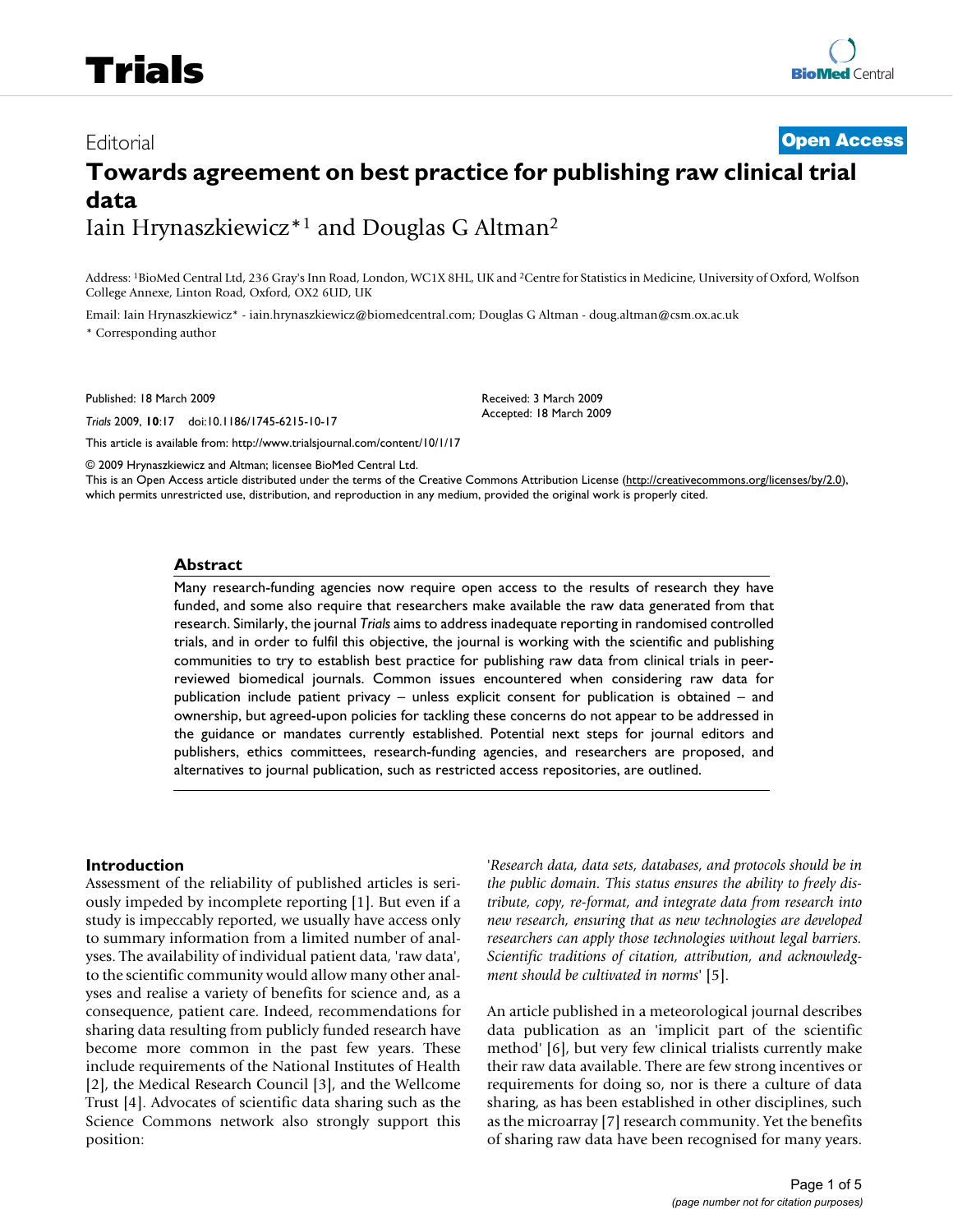Sir Francis Galton wrote in 1901: 'I have begun to think that no one ought to publish biometric results, without lodging a well-arranged and well-bound manuscript copy of his data in some place where it should be accessible, under reasonable restrictions, to those who desire to verify his work' [8].

Sufficiently preserved and replicable data are more absolute than contemporaneously drawn conclusions and, if they are collected to address one scientific question, can later be applied for the solution of entirely different problems [9]. A key objective of this journal is to complete the scientific record by encouraging the publication of the enormous amounts of data collected over the course of randomised controlled trials [10].

The benefits of sharing clinical trial data are well documented and include reproducing and checking analyses, secondary-hypothesis testing, comparisons with previous studies, simplifying and enhancing subsequent systematic reviews and meta-analyses, and teaching [11,12]. This level of transparency also increases an article's contribution to methodological aspects of research and provides opportunities for increasing the sophistication of analyses [13]. It has further been suggested that the risk of fraud in drug trials will be reduced, as adverse events may be identified sooner [14]. And for those concerned with Impact Factors, making raw data available has also been suggested to be associated with an increased citation rate [15]. Conversely, however, the Health Canada Working Group on the Registration and Disclosure of Clinical Trial Information deemed access to raw data unnecessary, describing raw data as poorly defined and noting potential problems with consent for release of the data [16].

By providing unrestricted space, online journals such as *Trials* take the notion of sharing research data a stage further by giving authors the opportunity to publish raw data, alongside the main trial report, as supplementary material. In this editorial, we will discuss some of the challenges and opportunities for publishing raw trial data in peer-reviewed journals and propose some possible ways forward for different members of the research community.

# **What guidance is available?**

Because researchers have not been publishing or openly sharing raw clinical trial data in biomedical journals to any great extent, the ethical and legal issues surrounding how it should be done in an appropriate and informed way have not been thoroughly worked out. In 2001, Gunther Eysenbach, the editor of the *Journal of Medical Internet Research*, and Eun-Ryoung Sa [17] called for a code of conduct for publishing raw data, and in an article in this journal, a code was subsequently proposed for trialists and independent investigators wishing to re-analyse raw data [11]. But a widely transferable publication policy that could be adopted by many groups – authors, editors, publishers, funding agencies, ethics committees, and institutions – does not appear to have emerged.

# *Journal policies*

In several journals, including *Trials*, the instructions for authors include a requirement for submitting authors to be prepared to share their raw data with other scientists on request. Some journals have begun requiring access to raw data as a condition of publication, or at least transparency with regard to its availability [18,19]. The *Annals of Internal Medicine*'s 'reproducible research' initiative, announced in 2007 to increase confidence in the scientific record, set out the minimum requirements for data sharing to ensure that independent investigators could reproduce published research if they desired: 'the original protocol, the dataset used for the analysis, and the computer code used to produce the results' [19]. *Annals* asks authors to specify the extent to which they will share their data and any conditions for sharing.

Journal policies have been associated with the increased prevalence of sharing of certain types of research data, but the overall prevalence of clinical data sharing remains low [20]. And in high-throughput research and publishing environments, policing policy adherence may be beyond the resources of even the largest organisations. The growth of online open-access publishing, often without restrictions on supplementary material, should, in principle, provide the platform for publishing raw data. But several issues commonly arise as barriers to publishing raw data in journals.

# *Confidentiality and anonymity*

A key concern for any use of personal health information must be anonymity [21]. Publishing data that have arisen from the doctor-patient relationship whilst preserving the privacy of individuals – unless explicit consent has been obtained – remains a challenge, particularly in light of statutes such as the Health Insurance Portability and Accountability Act (HIPAA) in the US and the Data Protection Act in the UK. For example, the confidentiality policy of the *BMJ*, a UK-based publication, has been established to comply with the Data Protection Act [22]. However, in an increasingly global publishing industry, universally agreed-upon definitions as to what constitutes anonymised (or 'de-identified') information arising from personal health records do not appear to have been established.

Publishing and editorial support groups' privacy policies are reasonably clear with regard to individual patient case histories and small case series [23,24], but for larger clin-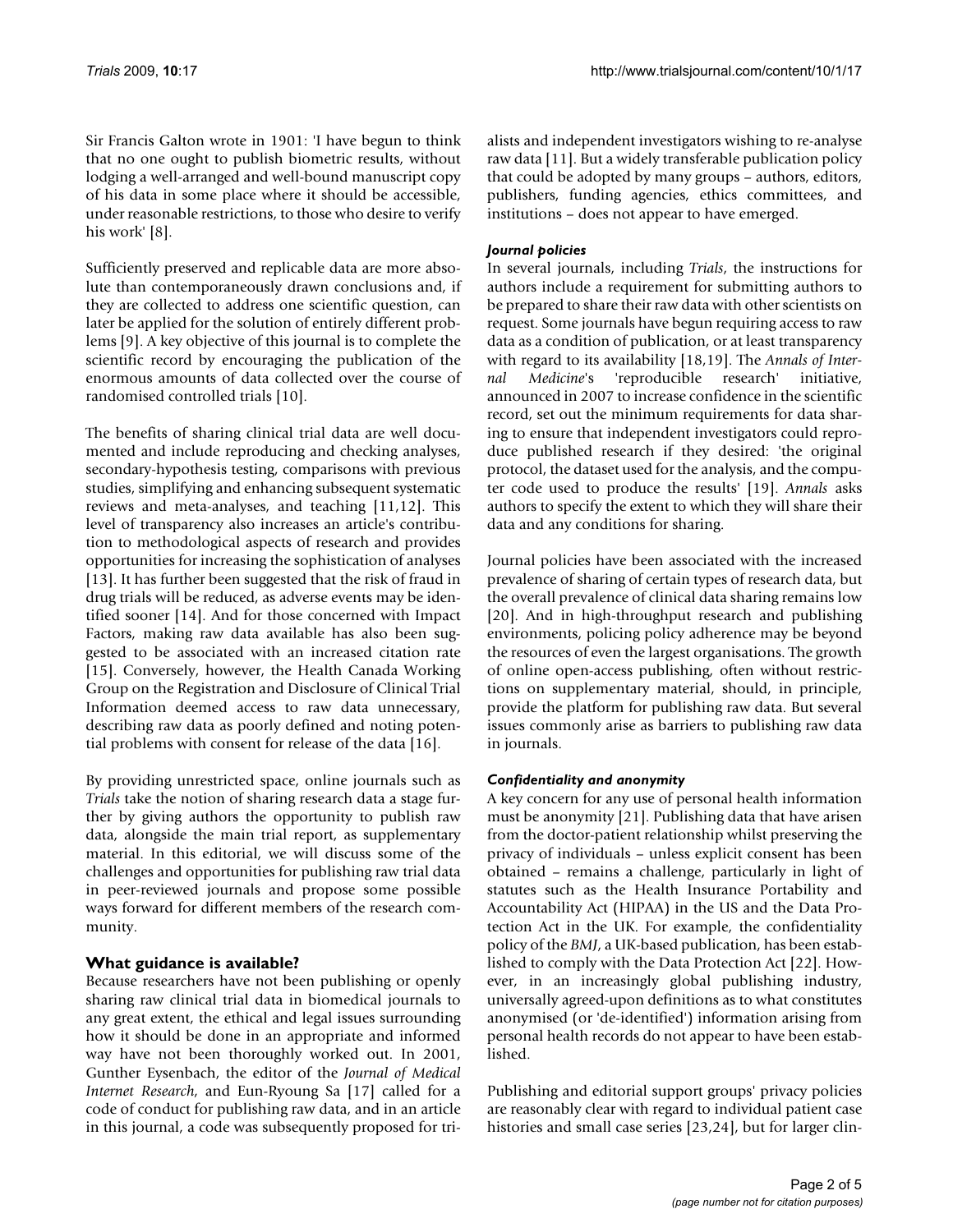ical studies, in which the raw data can still contain detailed information about individuals, there seems to be a lack of appropriate guidance on how a researcher would tackle this issue. If a data set can be anonymised so that neither the patient nor anyone else could identify an individual, then data are no longer 'personal', negating the issue of consent for publication. The benefits of access to the full data set for the scientific community could arguably outweigh the small risk that an individual within a data set might be identified. Complete anonymity can be difficult to achieve with certainty, as noted by the International Committee of Medical Journal Editors [24]. But for the majority of clinical trial data sets, confidentiality would rarely be a concern if the data consisted of very common baseline demographic information and one additional variable (such as pain scores in a trial of treatment for pain). The HIPAA provides an explicit list of 18 items that need to be removed from patient information in order for it to be considered anonymous for sharing (rather than publishing) information among the Act's 'covered entities' [25].

# *Ownership*

Ownership of raw data sets is also a contentious issue. Although trialists may in some cases be the legal owners of their data sets, whether it is morally right for researchers to keep potentially useful information arising from personal health records is debatable [11]. Moreover, where data have been generated via a collaborative effort by multiple researchers (often during the course of employment), potential infringements of third-party rights may also need to be considered. However, as noted in the Research Information Network's study, published in June 2008, researchers themselves are often unsure of who owns their data [26]. With regard to publishing data, the Association of Learned and Professional Society Publishers issued a statement in 2006, supporting sharing of raw data sets among scholars as a general principle [27]. It recommends that publishers separate supporting data from the article itself and not require transfer of copyright as a condition of publication.

# **Other challenges and opportunities**

Medical journals must often subscribe to more stringent publication policies for peer-reviewed articles compared with other means of disseminating information, such as the lay press, so it is reasonable to assume that the same should apply for raw data sets. Publishing raw data from 'historic' trials is particularly problematic as it is unlikely that allowances for such reuse of the data will have been made in patient consent forms for trials conducted many years ago. And this may still be the case for newly approved trials. Where explicit consent for publication of data is not obtainable, approval for release of data is desirable, but from which person or organisation is generally unclear.

This is highlighted by the limited access to data sets of the US National Heart Lung and Blood Institute (NHLBI) when there is an absence of clear approval by study patients for data sharing in older studies. The NHLBI institutional review board requires that there be agreement by data recipients that they will not try to identify any individuals and that an institution will vouch for the integrity of the process. If consent to release data is obtained from patients, this extra step is not needed [28,29]. The practice of obtaining consent retrospectively presents its own problems. The value of a data set is diminished if one or more patients decline consent or cannot be traced, and the requirement to obtain retrospective consent also lacks a consensus. However, some ethical guidelines on the management of clinical trial data can require informed consent from the patient for any reuse, redistribution, or publication of the data from the trial [30].

# **Possible ways forward**

In light of all of these considerations, it seems a policy that could be followed by many groups, including editors, the industry, ethics committees, and research-funding agencies, would be an important step forward. It has been recommended that academic institutions take the lead on data-sharing initiatives by providing incentives, funds, and publication policies [31], but we would argue that there are roles for a number of parties who are affected by data sharing and publication.

In September 2008, the editors of this journal convened a meeting with relevant members of the scientific and publishing communities to discuss these issues. Whether the data being published are from previously published trials or from proposed or ongoing research emerged as a key consideration. Publication of data from historic trials is likely to need a case-by-case assessment taking into account any special circumstances surrounding a trial, and who is best placed to give this advice or approval remains open to debate. Nevertheless, some suggestions for other members of the community likely to be involved in prospective data publication are outlined below.

*Ethics committees:* Encourage researchers to include plans to publish data in trial information sheets and discuss the safeguards in place to protect patient privacy.

*Research-funding agencies:* Give greater scrutiny to datasharing plans and monitor their enforcement.

*Journal editors and publishers:* Recommend that authors prepare data in line with an agreed-upon standard (what this is requires further consideration). Encourage deposi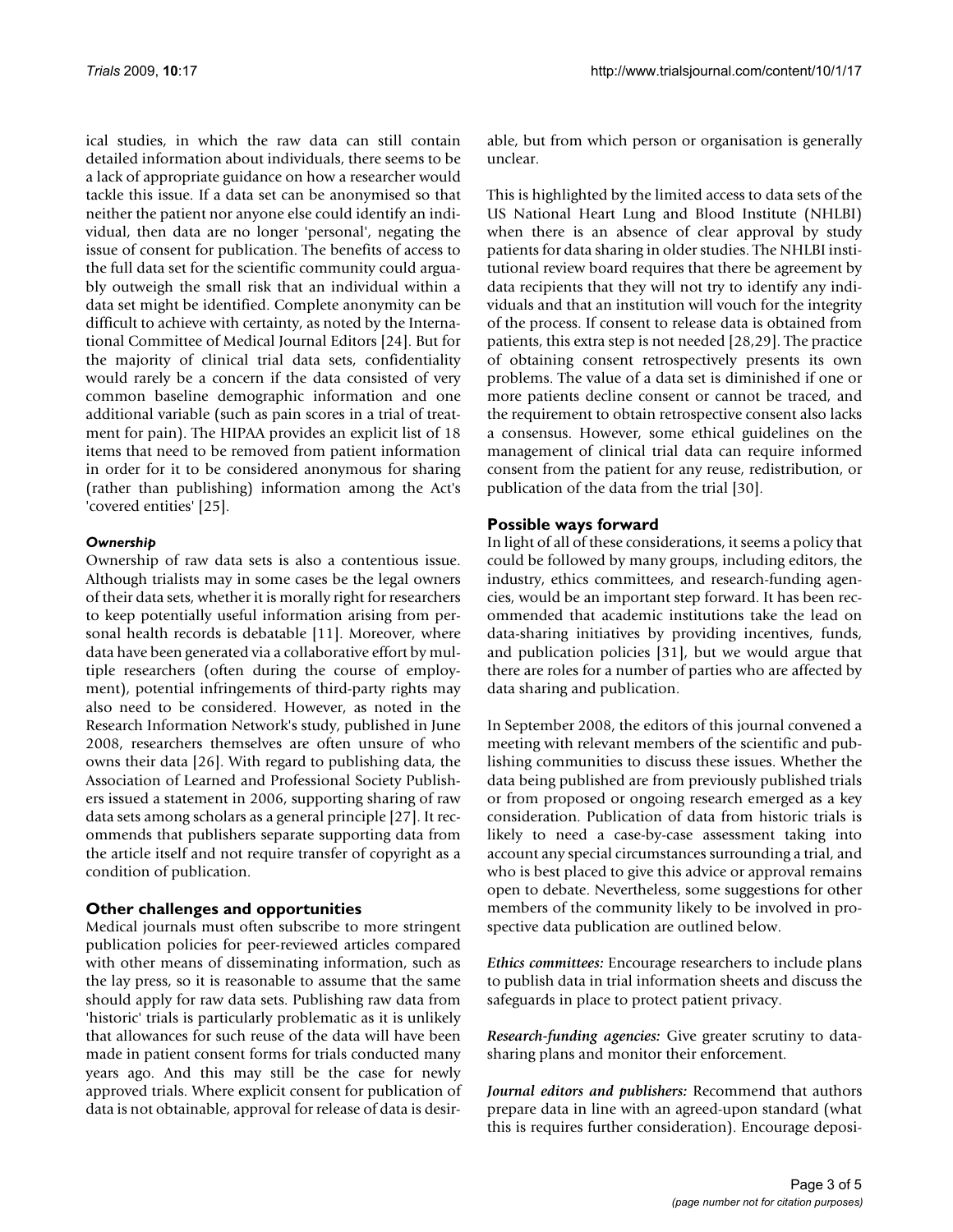tion of data in the journal or suitable third-party repository as part of the submission process, potentially via an accession number system, as is established for trial registration.

*Trialists:* Obtain explicit consent for publication of suitably anonymised raw data as part of patient recruitment procedures.

# *Sharing data without publication*

Different publication standards might be required for individual studies (for example, those involving sensitive or rare conditions) or studies involving certain populations. There are circumstances in which all the raw data cannot be in the public domain and these different standards could incorporate differing levels of access to certain types of data and/or embargoes on access. And where publication of trial data in journals is not possible, the involvement of a suitable third party could be considered, with appropriate restrictions on access where necessary. Accreditation schemes for researchers wishing to access data, as instigated at the NHLBI, would be a logical part of this process.

Online repositories for data sets, such as the Dataverse Network Project [32], do exist, and the number of institutional repositories has increased markedly since 2002 [33]. In the social sciences in particular, a number of data archives have been established [34]. But regardless of what restrictions on access are in place, a researcher wishing, for example, to find all currently available data sets from trials of a particular drug in a particular condition would face significant challenges given the poor support for sharing clinical data and lack of consensus on the appropriate repository.

# **Concluding remarks**

Can we agree on best practice for publishing raw clinical trial data? An important step forward will be to prepare widely agreeable guidance on preparing raw data for publication and recommendations for researchers on handling retrospective and prospective trial data: a challenge the editors of this journal are currently undertaking. However, mandates will need to be established at the funder, institution, or journal level to facilitate and influence cultural changes. The US Food and Drug Administration (FDA) Amendments Act of 2007, for example, now requires disclosure of trial *results* supporting FDAapproved drugs within a year of drug approval [35]. Once there is increased prevalence of data sharing and publication in the clinical trials community, the further challenges (not specifically addressed in this article) of how data sharing is to be standardised and what in fact constitutes 'the raw data set' can subsequently be tackled.

## **Postscript**

Any members of the clinical trials community interested in participating in this journal's initiative to agree on best practice for publishing raw clinical data are encouraged to contact the editorial office at editorial@trialsjournal.com.

#### **Abbreviations**

FDA: Food and Drug Administration; HIPAA: Health Insurance Portability and Accountability Act; NHLBI: National Heart Lung and Blood Institute.

### **Competing interests**

DGA is editor-in-chief of *Trials*. IH is employed by BioMed Central Ltd, which publishes *Trials*, and receives a fixed salary.

### **Acknowledgements**

The authors would like to acknowledge the attendees of the meeting referred to in this article: Trish Groves of the *BMJ*, Sabine Kleinert and Jessica Clark of *The Lancet*, Nicola Perrin and Chris Bird of the Wellcome Trust, David Neal of the National Research Ethics Service, Andrew Vickers of the Memorial Sloan-Kettering Cancer Center, and Matt Cockerill and Melissa Norton of BioMed Central Ltd.

#### **References**

- 1. Moher D, Simera I, Schulz KF, Hoey J, Altman DG: **[Helping editors,](http://www.ncbi.nlm.nih.gov/entrez/query.fcgi?cmd=Retrieve&db=PubMed&dopt=Abstract&list_uids=18558004) [peer reviewers, and authors improve the clarity, complete](http://www.ncbi.nlm.nih.gov/entrez/query.fcgi?cmd=Retrieve&db=PubMed&dopt=Abstract&list_uids=18558004)[ness, and transparency of reporting health research.](http://www.ncbi.nlm.nih.gov/entrez/query.fcgi?cmd=Retrieve&db=PubMed&dopt=Abstract&list_uids=18558004)** *BMC Med* 2008, **6:**13.
- 2. **Final National Institutes of Health (NIH) statement on sharing research data** [\[http://grants.nih.gov/grants/guide/notice-files/](http://grants.nih.gov/grants/guide/notice-files/NOT-OD-03-032.html) [NOT-OD-03-032.html](http://grants.nih.gov/grants/guide/notice-files/NOT-OD-03-032.html)]
- 3. **Medical Research Council policy on data sharing and preservation** [[http://www.mrc.ac.uk/Ourresearch/Ethicsresearchguid](http://www.mrc.ac.uk/Ourresearch/Ethicsresearchguidance/Datasharinginitiative/Policy/MRC002551) [ance/Datasharinginitiative/Policy/MRC002551\]](http://www.mrc.ac.uk/Ourresearch/Ethicsresearchguidance/Datasharinginitiative/Policy/MRC002551)
- 4. **Wellcome Trust policy on data management and sharing** [[http://www.wellcome.ac.uk/About-us/Policy/Policy-and-position](http://www.wellcome.ac.uk/About-us/Policy/Policy-and-position-statements/WTX035043.htm)[statements/WTX035043.htm](http://www.wellcome.ac.uk/About-us/Policy/Policy-and-position-statements/WTX035043.htm)]
- 5. **Open Science recommendations from Science Commons** [[http://sciencecommons.org/wp-content/uploads/](http://sciencecommons.org/wp-content/uploads/esof_recommendations_onepage_medres.pdf) [esof\\_recommendations\\_onepage\\_medres.pdf\]](http://sciencecommons.org/wp-content/uploads/esof_recommendations_onepage_medres.pdf)
- 6. Strebel DE, Landis DR, Huemmrich KF, Newcomer JA, Meeson BW: **The FIFE Data Publication Experiment.** *Journal of the Atmospheric Sciences* 1998, **55:**1277-1283.
- 7. Brazma A, Hingamp P, Quackenbush J, Sherlock G, Spellman P, Stoeckert C, Aach J, Ansorge W, Ball CA, Causton HC, Gaasterland T, Glenisson P, Holstege FC, Kim IF, Markowitz V, Matese JC, Parkinson H, Robinson A, Sarkans U, Schulze-Kremer S, Stewart J, Taylor R, Vilo J, Vingron M: **[Minimum information about a microarray](http://www.ncbi.nlm.nih.gov/entrez/query.fcgi?cmd=Retrieve&db=PubMed&dopt=Abstract&list_uids=11726920) [experiment \(MIAME\) – toward standards for microarray](http://www.ncbi.nlm.nih.gov/entrez/query.fcgi?cmd=Retrieve&db=PubMed&dopt=Abstract&list_uids=11726920) [data.](http://www.ncbi.nlm.nih.gov/entrez/query.fcgi?cmd=Retrieve&db=PubMed&dopt=Abstract&list_uids=11726920)** *Nat Genet* 2001, **29:**365-371.
- 8. Galton F: **Biometry.** *Biometrika* 1901, **1:**7-10.
- 9. Dunn HL: **Application of statistical methods in physiology.** *Physiol Rev* 1929, **9:**275-398.
- 10. Altman DG, Furberg CG, Grimshaw GM, Rothwell PM: **[Lead edito](http://www.ncbi.nlm.nih.gov/entrez/query.fcgi?cmd=Retrieve&db=PubMed&dopt=Abstract&list_uids=16556322)[rial: Trials – using the opportunities of electronic publishing](http://www.ncbi.nlm.nih.gov/entrez/query.fcgi?cmd=Retrieve&db=PubMed&dopt=Abstract&list_uids=16556322) [to improve the reporting of randomized trials.](http://www.ncbi.nlm.nih.gov/entrez/query.fcgi?cmd=Retrieve&db=PubMed&dopt=Abstract&list_uids=16556322)** *Trials* 2006, **7:**6.
- 11. Vickers AJ: **[Whose data set is it anyway? Sharing raw data](http://www.ncbi.nlm.nih.gov/entrez/query.fcgi?cmd=Retrieve&db=PubMed&dopt=Abstract&list_uids=16704733) [from randomized trials.](http://www.ncbi.nlm.nih.gov/entrez/query.fcgi?cmd=Retrieve&db=PubMed&dopt=Abstract&list_uids=16704733)** *Trials* 2006, **7:**15.
- 12. Kirwan JR: **[Making original data from clinical studies available](http://www.ncbi.nlm.nih.gov/entrez/query.fcgi?cmd=Retrieve&db=PubMed&dopt=Abstract&list_uids=9150066) [for alternative analyses.](http://www.ncbi.nlm.nih.gov/entrez/query.fcgi?cmd=Retrieve&db=PubMed&dopt=Abstract&list_uids=9150066)** *J Rheumatol* 1997, **24:**822-825.
- 13. Freese J: **Replication standards for quantitative social science: why not sociology?** *Sociol Methods Res* 2007, **36:**153.
- 14. Smith R, Roberts I: **[Patient safety requires a new way to publish](http://www.ncbi.nlm.nih.gov/entrez/query.fcgi?cmd=Retrieve&db=PubMed&dopt=Abstract&list_uids=16871328) [clinical trials.](http://www.ncbi.nlm.nih.gov/entrez/query.fcgi?cmd=Retrieve&db=PubMed&dopt=Abstract&list_uids=16871328)** *PLoS Clin Trials* 2006, **1:**e6.